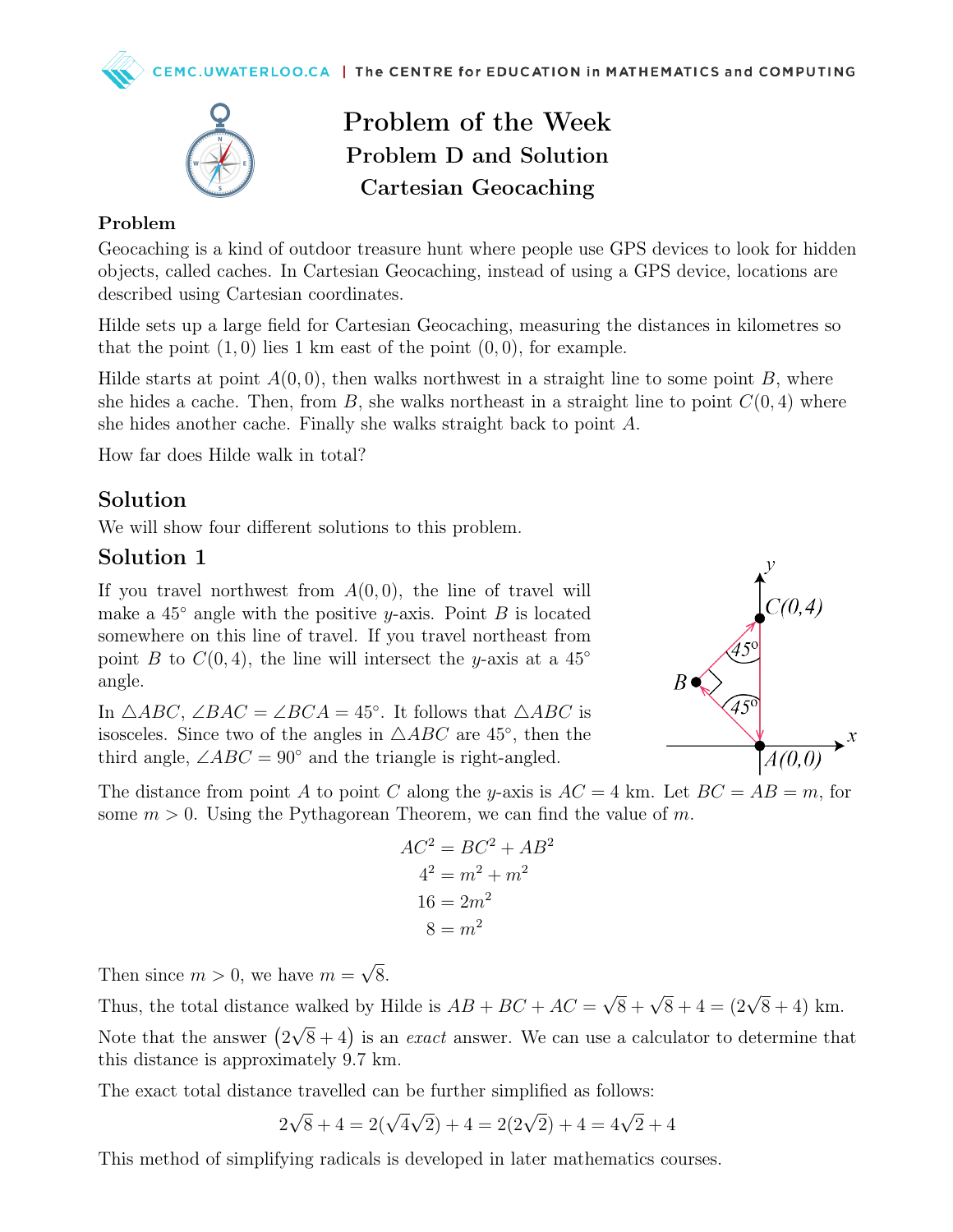# CEMC.UWATERLOO.CA | The CENTRE for EDUCATION in MATHEMATICS and COMPUTING

## Solution 2

If you travel northwest from  $A(0,0)$ , the line of travel will make a  $45^\circ$  angle with the positive y-axis. Point B is located somewhere on this line of travel.

From  $B$ , draw a line segment perpendicular to the y-axis, meeting the  $y$ -axis at point  $D$ . A line of travel in a northeast direction from point B to C will make  $\angle DBC = 45^\circ$ .

In  $\triangle ABD$ ,  $\angle BAD = 45^\circ$  and  $\angle ADB = 90^\circ$ . It follows that  $\angle ABD = 45^\circ$ ,  $\triangle ABD$  is isosceles and  $BD = AD$ .

In  $\triangle CBD$ ,  $\angle CBD = 45^\circ$  and  $\angle CDB = 90^\circ$ . It follows that  $\angle BCD = 45^\circ$ ,  $\triangle CBD$  is isosceles and  $CD = BD$ .

The distance from point A to point C along the y-axis is  $AC =$ 4 km. Since  $CD = AD$  and  $AC = CD + AD$ , then we know that  $CD = AD = 2$  km. But  $CD = BD$  so  $CD = BD =$  $AD = 2$  km.



Using the Pythagorean Theorem in right-angled  $\triangle ABD$ , we can calculate the length of AB.

$$
AB2 = BD2 + AD2
$$

$$
AB2 = 22 + 22
$$

$$
AB2 = 8
$$

Then since  $AB > 0$ , we have  $AB =$ √ 8.

Using the same reasoning in  $\triangle CBD$ , we obtain  $BC =$ √ 8.

Thus, the total distance walked by Hilde is  $AB + BC + AC =$  $\sqrt{8} + \sqrt{8} + 4 = (2\sqrt{8} + 4)$  km.

Note that the answer  $(2)$ √  $\sqrt{8}+4$ ) is an *exact* answer. We can use a calculator to determine that this distance is approximately 9.7 km.

The exact total distance travelled can be further simplified as follows:

$$
2\sqrt{8} + 4 = 2(\sqrt{4}\sqrt{2}) + 4 = 2(2\sqrt{2}) + 4 = 4\sqrt{2} + 4
$$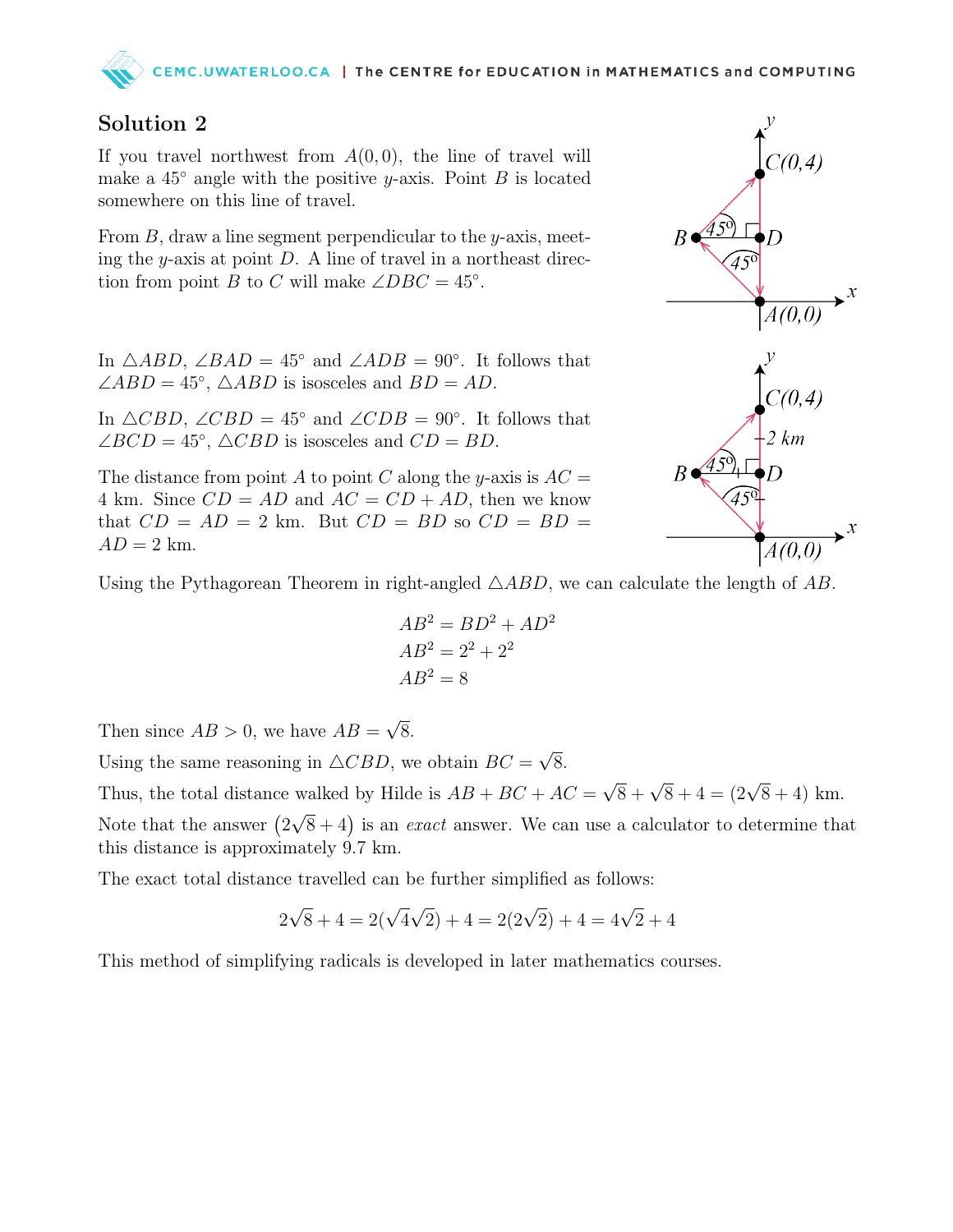## Solution 3

If you travel northwest from  $A(0,0)$ , the line of travel will make a  $45^\circ$  angle with the positive y-axis. It follows that this line has slope  $-1$ . Since this line passes through  $A(0,0)$  and has slope  $-1$ , the equation of the line through A and B is  $y = -x$ .

Point B is located somewhere on  $y = -x$ . A line drawn to the northeast would be perpendicular to a line drawn to the northwest. Since a line to the northwest has slope −1, it follows that a line to the northeast would have slope 1. This second line passes through  $B$  and  $C$ , so it has slope 1 and y-intercept 4, the y-coordinate of C. The equation of the second line is  $y = x + 4.$ 



Since point B is located on both  $y = -x$  and  $y = x + 4$ , we can solve the system of equations to find the coordinates of B. Since  $y = y$ ,

$$
-x = x + 4
$$

$$
-2x = 4
$$

$$
x = -2
$$

Substituting  $x = -2$  into  $y = -x$ , we obtain  $y = 2$ . The coordinates of B are therefore (-2, 2). Using the distance formula, we can find the lengths of AB and BC.

$$
AB = \sqrt{(-2 - 0)^2 + (2 - 0)^2} = \sqrt{4 + 4} = \sqrt{8}
$$
  
BC =  $\sqrt{(0 - (-2))^2 + (4 - 2)^2} = \sqrt{4 + 4} = \sqrt{8}$ 

The distance from point A to point C along the y-axis is  $AC = 4$  km. That is,  $AC = 4$ . Thus, the total distance walked by Hilde is  $AB + BC + AC =$  $\sqrt{8} + \sqrt{8} + 4 = (2\sqrt{8} + 4)$  km. Note that the answer  $(2)$ √  $\sqrt{8}+4$ ) is an *exact* answer. We can use a calculator to determine that this distance is approximately 9.7 km.

The exact total distance travelled can be further simplified as follows:

$$
2\sqrt{8} + 4 = 2(\sqrt{4}\sqrt{2}) + 4 = 2(2\sqrt{2}) + 4 = 4\sqrt{2} + 4
$$